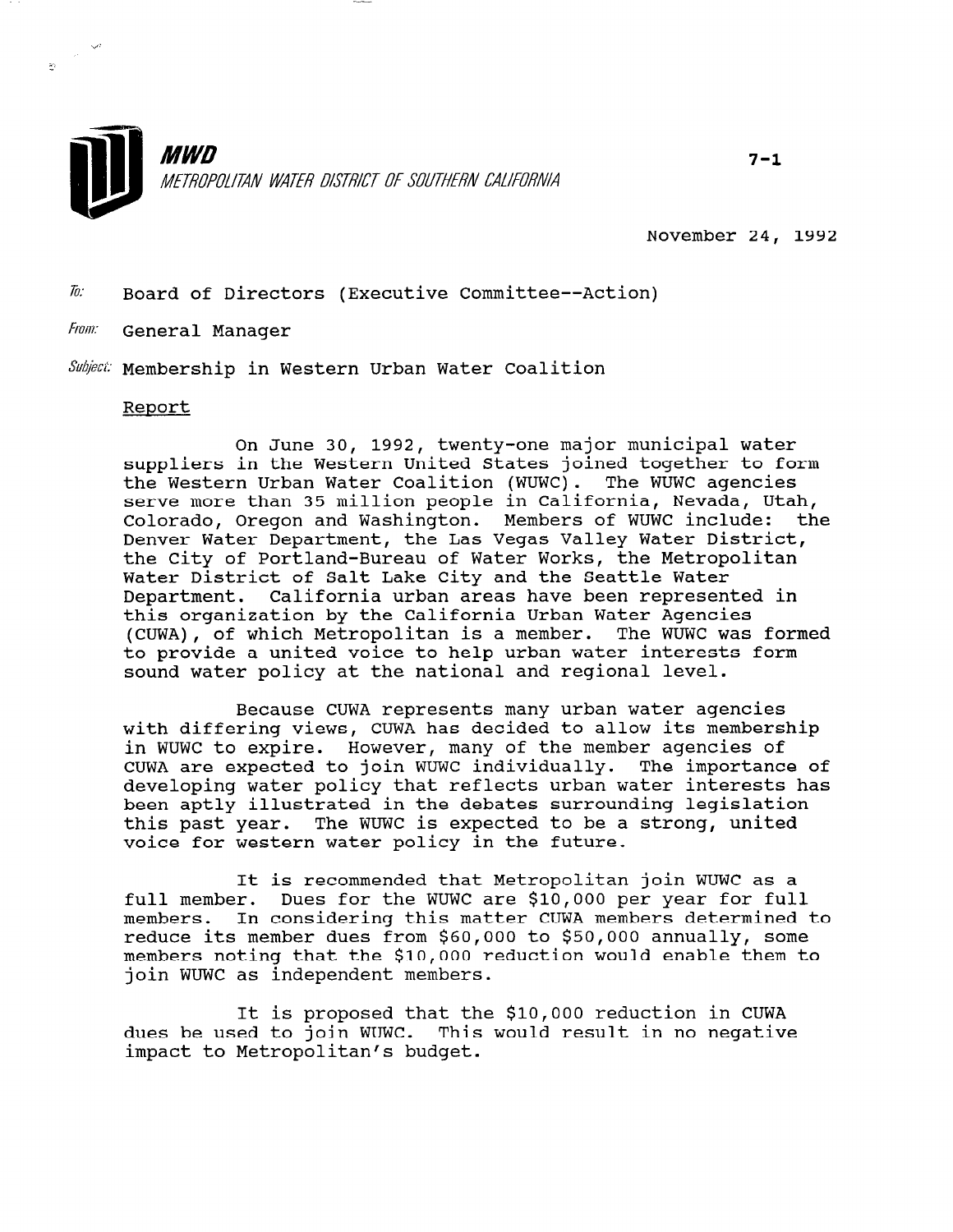Board of Directors -2- November 24, 1992

 $\sim 10^6$ 

 $\mathfrak{c}\mathfrak{d}_n$ 

Board Committee Assignment

This letter is referred for action to the Executive Committee because of its authority to provide policy guidance, pursuant to Administrative Code Section 2417(e).

## Recommendation

It is recommended that Metropolitan become a member of the Western Urban Water Coalition, and use  $\boldsymbol{\mathfrak{sp}}$  00 previously budgeted for CUWA dues to join the WUWC.  $\qquad\qquad\qquad$ 

Ka 11

s:\mm\board\wuwc.rlh